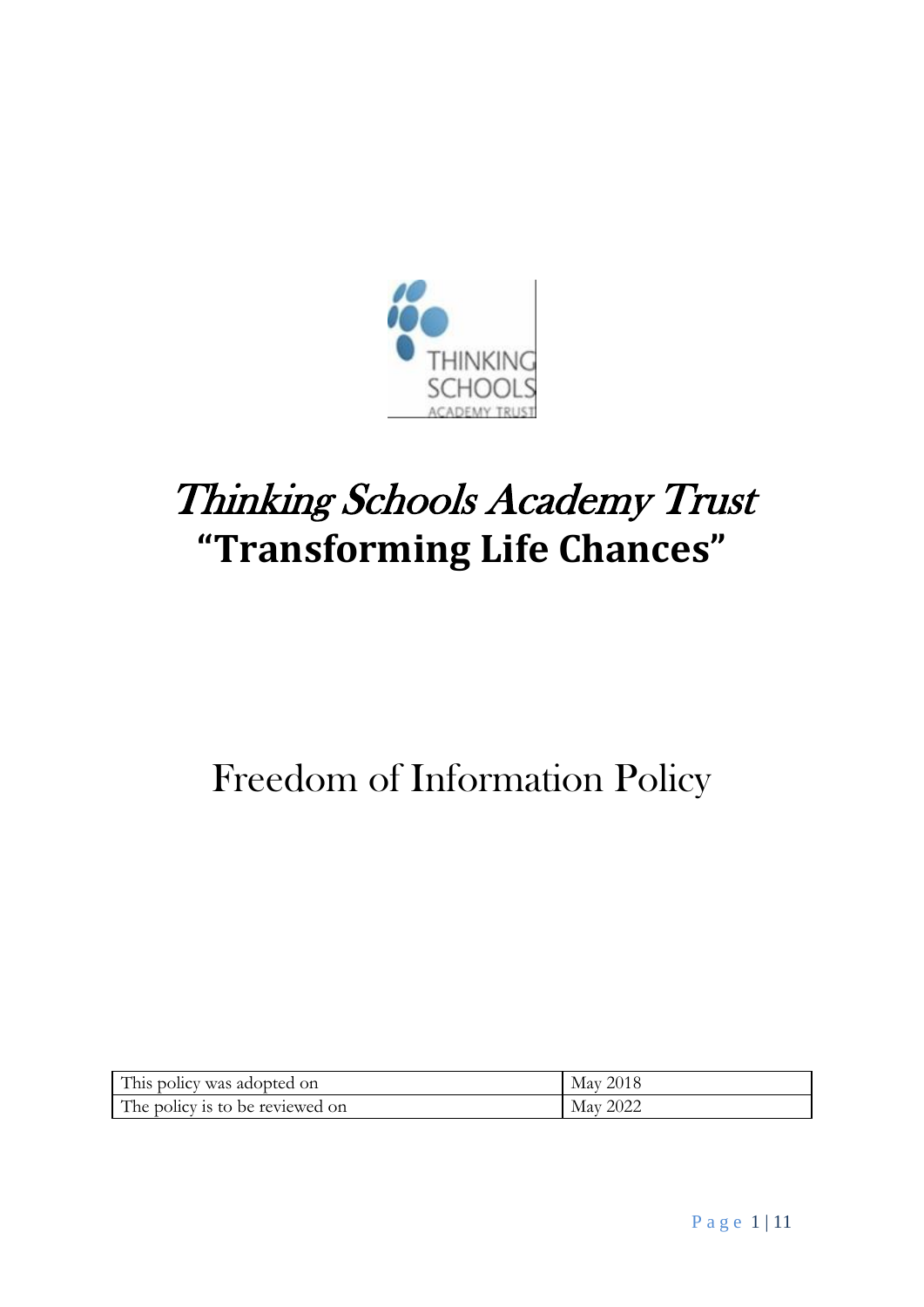#### **1. Policy Statement**

- 1.1The Freedom of Information Act 2000 came into effect on 30 November 2000 and gives a general right of access to recorded information held by a public authority, including Academies and Trust Trusts, subject to certain exemptions.
- 1.2 Thinking Schools Academy Trust and [insert name of Trust] is committed to complying with the provisions of FOIA.

#### **2. Definitions**

- 2.1"*The Trust"* means Thinking Schools Academy Trust and all its Schools.
- 2.2 *Trust*"*Appropriate Limit"* means the limit set by the Freedom of Information and Data Protection (Appropriate Limit and Fees) Regulations 2004 as amended from time to time.
- 2.3 "*Fee Notice*" means the amount the Requester will need to pay in order for the Trust to comply with the request for information.
- 2.4"*FOIA"* means the Freedom of Information Act 2000 and amendments.
- 2.5 *"GDPR"* means the General Data Protection Regulation, [and the Data Protection Act 2018]
- 2.6"*Publication Scheme"* means a list of information that will be routinely published via the Trust's website.
- 2.7"*Requester"* means the person making a request for information from the Trust.
- 2.8"*Social Media"* means websites and applications that enable users to create and share content or to participate in social networking including Facebook, LinkedIn, Twitter, Google+, and all other social networking sites, internet postings and blogs. It applies to use of Social Media for Trust purposes as well as personal use that may affect the Trust in any way.

#### **3. Procedure for making a request for information**

- 3.1The Trust requires requests for information pursuant to the provisions of FOIA to be made in writing. The Trust considers '*in writing'* to mean communications by post, fax and email and on the Academies official Social Media sites.
- 3.2Requests for information held by the Trust should be sent to the addresses found in Appendix 1.
- 3.3A request for information made to the Trust should provide the name of the Requester and an address for correspondence and should clearly set out the information being requested from the Trust. Trust.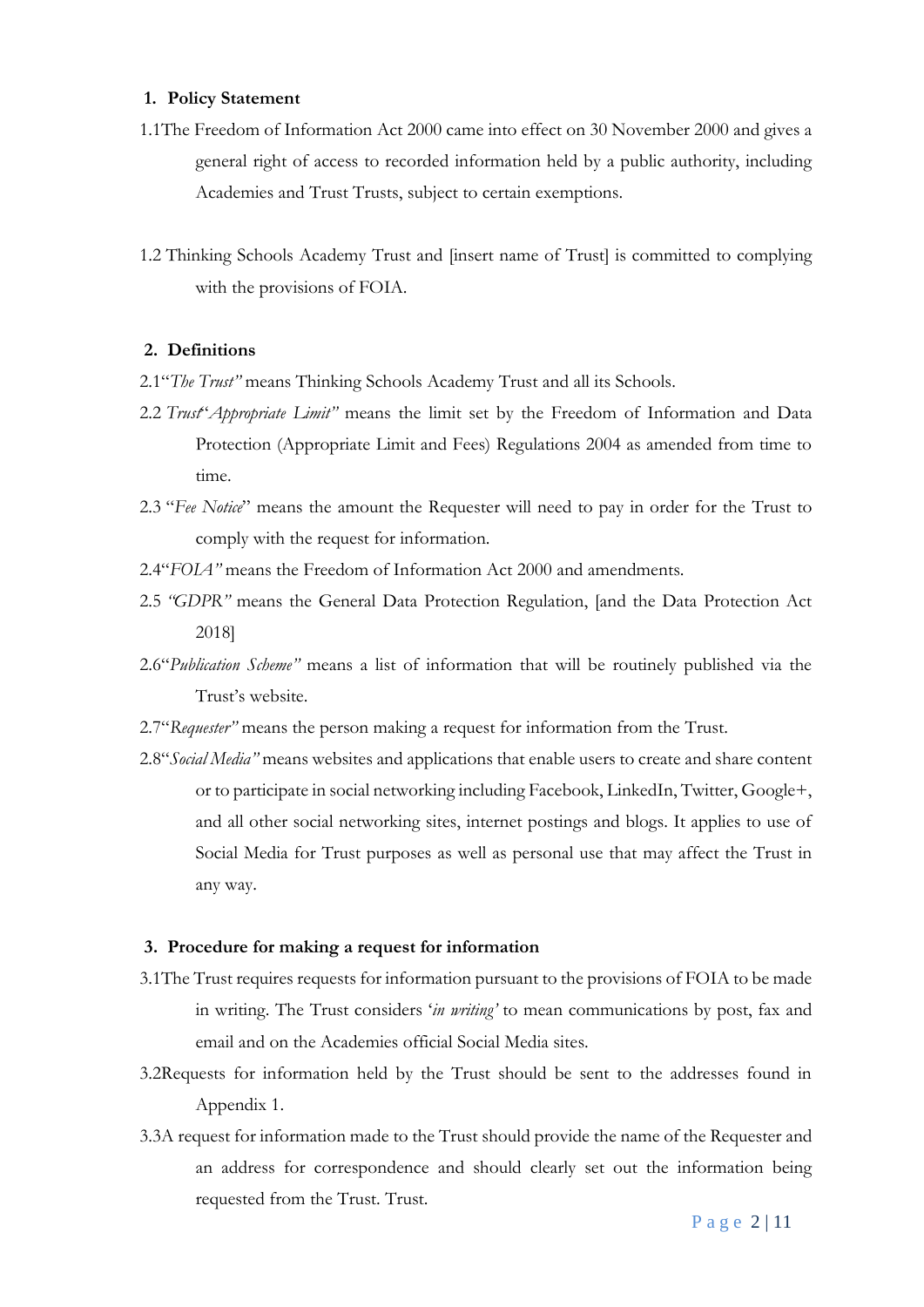#### **4. Duty to Assist**

- 4.1There may be circumstances where it is unclear to the Trust what information is being requested or where it appears that the request for information is such that responding will cause the Trust to exceed to Appropriate Limit.
- 4.2In these circumstances the Trust will seek to provide advice and assistance to the Requester in order to enable the Trust to provide the requester with the information they are seeking to obtain or inform the requester as to why this is not possible.

#### **5. Time Limit for responding to requests for information**

- 5.1The Trust will seek to respond to a request for information promptly and in any event no later than 20 School days<sup>1</sup> or 60 working days<sup>2</sup> from the date of the request whichever occurs first.
- 5.2Where a fee is payable for responding to the request, the Trust will disregard any day between a Fee Notice being sent to the Requester and the correct fee being received by the Trust when calculating the time limit for responding.
- 5.3In the event the Trust is unable to respond within the periods set out above, the Trust will write to the Requester advising it will be unable to comply and provide a new time scale for responding to the request.

#### **6. Fees**

1

- 6.1The Trust will not charge for the provision of information which is requested subject to the provisions of FOIA<sup>3</sup> .
- 6.2The Trust is not obliged to comply with a request for information if the cumulative time spent on locating, retrieving or, if necessary, extracting the information requested is estimated to exceed the Appropriate Limit.
- 6.3The Trust may decide to provide information requested in excess of the Appropriate Limit without charging a fee where it considers it reasonable and within the public interest to do so.

<sup>&</sup>lt;sup>1</sup> A School day is any day on which there is a School session.

 $2$  A working day means any other day other than a Saturday, a Sunday, Christmas Day, Good Friday or a day which is a bank holiday.

 $3$  The Trust may charge for requests where it incurs a costs in photocopying, printing or otherwise reproducing the requested information and/or where the Trust will incur a significant fee for providing the requested information in the format requested by the Requester. There may also be a charge where the Trust has issued a Fee Notice and the Requester has agreed to pay the fee as set out in the Fee Notice.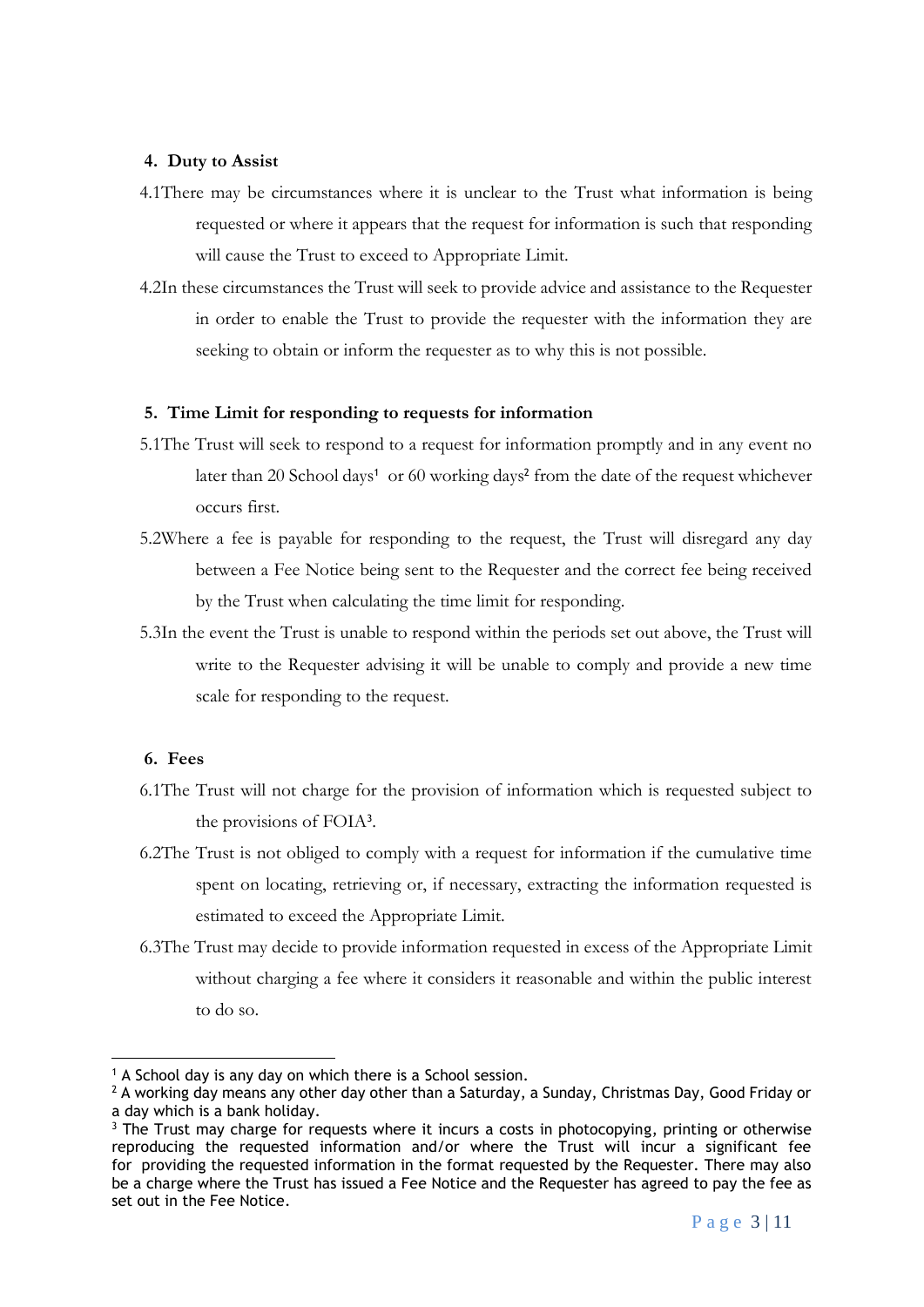- 6.4Where it appears that responding to a request for information will result in the Trust exceeding the Appropriate Limit and the Trust does not waive the fee for complying with the request, the Trust may provide the Requester with a Fee Notice. The Trust will also inform the Requester as to how it has estimated that the Appropriate Limit will be exceeded, what information it could provide within the Appropriate Limit, and provide the Requester with the opportunity to narrow their request.
- 6.5Where the Trust has issued a Fee Notice and the Requester indicates they are not prepared to pay the fee as set out in the Fee Notice or does not pay the fee as set out in the Fee Notice within three months, the Trust is not obliged to comply with the original request. The Trust will however consider any narrowed or amended request.

#### **7. Exemptions**

- 7.1The right to be provided with information requested may be limited by the application of an exemption. Some exemptions are absolute and others are qualified. Where an exemption applies to information requested, the Trust may also be exempt from having to confirm or deny that the information exists as well as from disclosing the requested information.
- 7.2Where a qualified exemption applies to information requested from the Trust, the Trust will consider whether the public interest in maintaining the exemption outweighs the public interest in disclosing the information.
- 7.3The absolute exemptions most relevant to the Trust are those that relate to:
	- (a)Information accessible by other means<sup>4</sup>;
	- (b) Personal Information<sup>5</sup>;
	- (c)Confidential Information<sup>6</sup>;
	- (d)Prohibitions on Disclosure<sup>7</sup> .
- 7.4 The qualified exemptions most relevant to the Trust are those that relate to: (a)Information intended for future publication<sup>8</sup>;
	- (b)Prejudice to the Effective Conduct of Public Affairs<sup>9</sup>
	- (c)Health and Safety<sup>10</sup>
	- (d)Legal Professional Privilege<sup>11</sup>

1

<sup>4</sup> Section 21

<sup>5</sup> Section 40

<sup>6</sup> Section 41

<sup>7</sup>Section 44

<sup>8</sup> Section 22 <sup>9</sup> Section 36

<sup>10</sup> Section 38

<sup>&</sup>lt;sup>11</sup> Section 42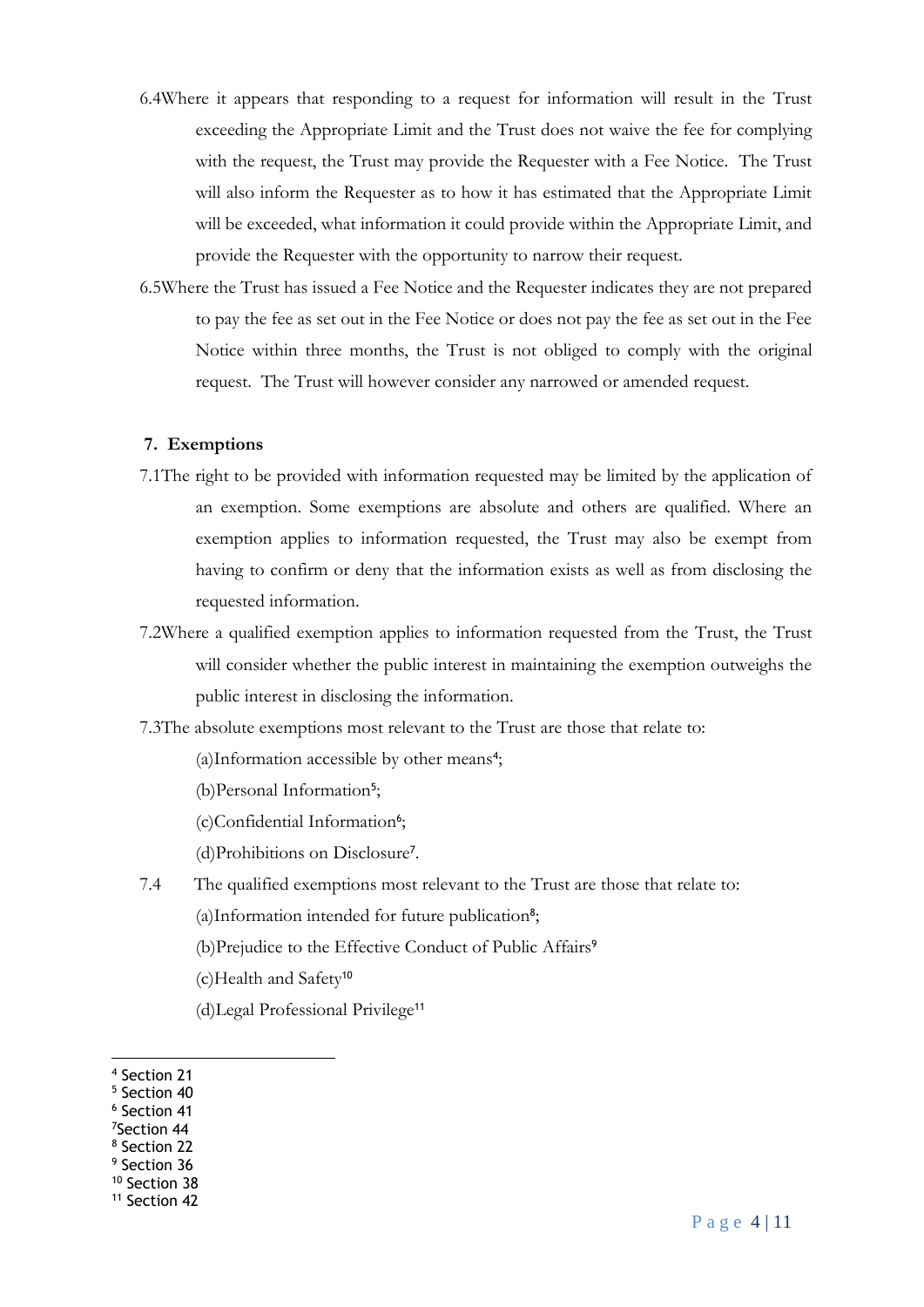(e)Commercial Interests<sup>12</sup> .

7.5 Where the Trust relies on an exemption in not complying with a request for information, the Trust will write to the Requester setting out the exemption relied on explaining the reason(s) the Trust considers that the exemption applies to the information requested and, where appropriate, why it has decided that the public interest in withholding the information outweighs the public interest in disclosing it.

#### **8. Requests for Personal Data**

- 8.1A request by an individual for their own personal data made subject to the provisions of FOIA will be treated as a subject access request.
- 8.2A request for the personal data of a third party will be refused where the provision of that information will contravene any of the principles of the GDPR, pursuant to Section 40(2) of FOIA.
- 8.3 For further detail please refer to the Trust's Subject Access Request Policy.

#### **9. Repeat and Vexatious Requests**

- 9.1The Trust will not comply with a request for information which is considered to be vexatious.
- 9.2In determining whether a request is vexatious, the Trust will consider whether the request is likely to cause a disproportionate or unjustified level of disruption, irritation or distress to the Trust, staff or governors. The Trust will also consider the burden on the Trust and any possible distress to its staff or board of governors in responding to the request, the motive of the Requester and the seriousness of the request.
- 9.3The Trust will also not comply with a request for information which is identical or substantially similar to a previous request made by the Requester unless a reasonable time has elapsed between the current request and the previous request.
- 9.4In considering whether a reasonable time has elapsed the Trust will take into account the time that has passed between the current request and the previous request and likelihood that the information requested will differ significantly from the information provided in the response to the previous request.

#### **10. Complaints**

<sup>1</sup> <sup>12</sup> Section 43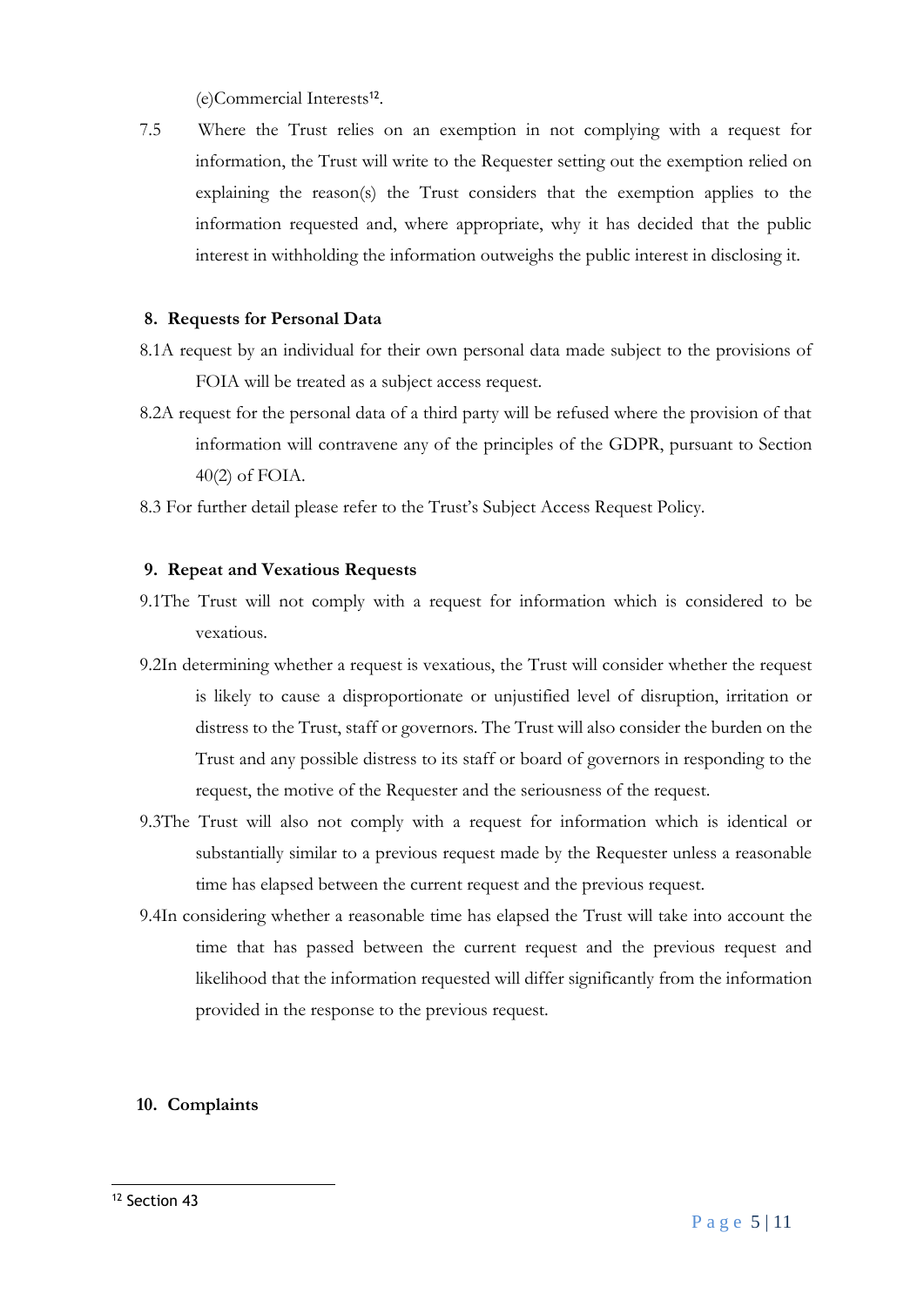- 10.1Appeals against any decision not to supply information which the Trust considers exempt should be made to the Data Protection Officer at privacy@tsatrust.org.uk who will review the original decision.
- 10.2A complaint about the Trust's Freedom of Information processes, procedures or how a request for information has been dealt with should be made to the Data Protection Officer at privacy@tsatrust.org.uk

10.3If a requester is unhappy with the outcome of their complaint or the way a request for information has been handled can complain to the Information Commissioner at: Information Commissioner's Office Wycliffe House Water Lane Wilmslow Cheshire SK9 5AF Tel: 01625 545 700.

#### **11. Monitoring and Review**

11.1This policy will be reviewed every 4 years or earlier if required and may be subject to change.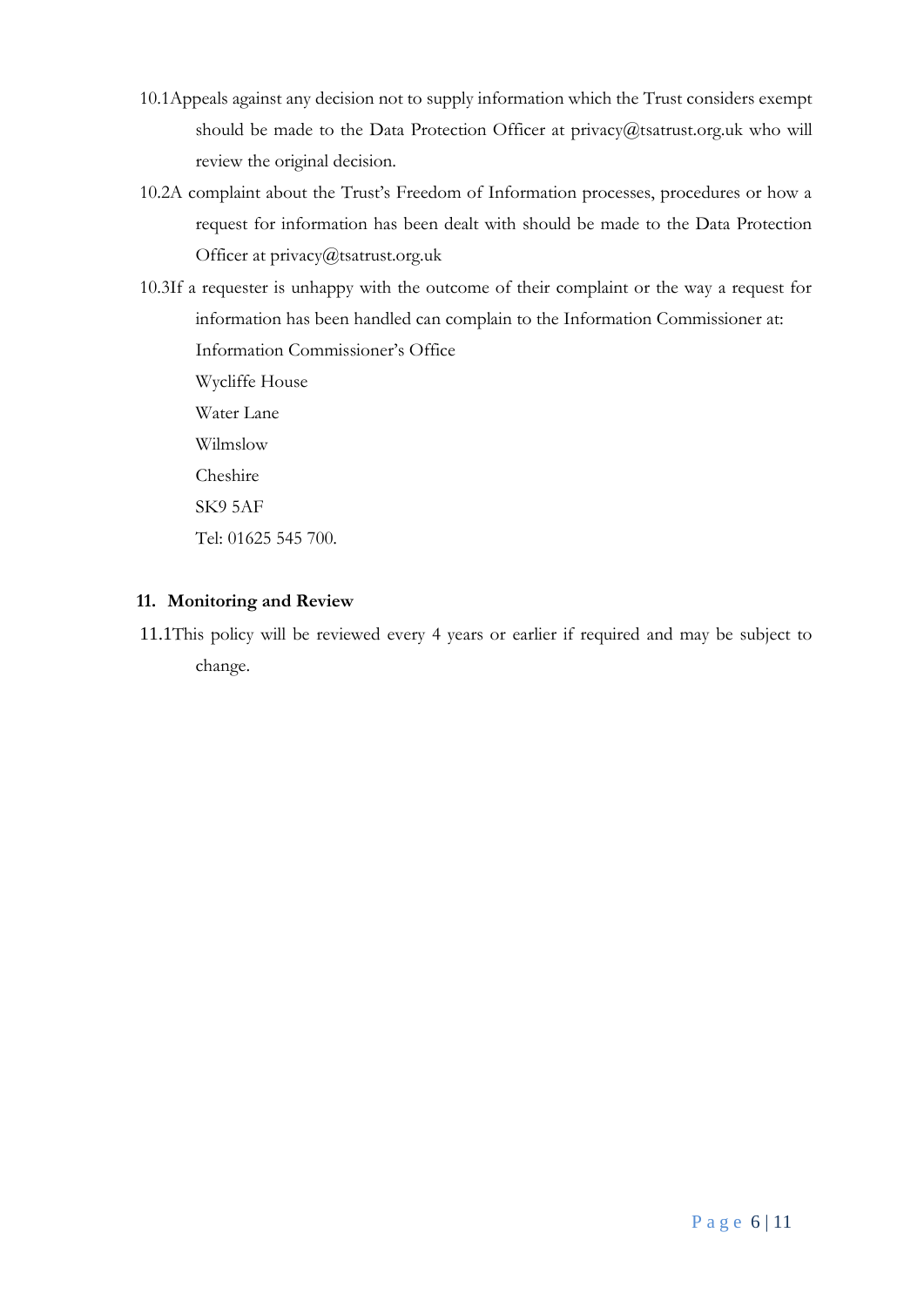#### **Freedom of Information Publication Scheme**

#### **Introduction**

The Freedom of Information Act 2000 (FOIA) requires all public authorities (including schools) to adopt and maintain a publication scheme. In 2008 the Information Commissioner's Office (ICO) changed the emphasis in the approval and operation of publication schemes to a generic model, with effect from 1 January 2009.

The model commits a public authority to *'produce and publish the method by which the specific information will be available so that it can be easily identified and accessed by members of the public'.* 

**A school will breach the FOIA if it has not adopted the model scheme or is not publishing in accordance with it by this date.** 

**The Thinking Schools Academy Trust has adopted the ICO Model Publication Scheme in full, unedited. The Guide to Information below should be read together with the ICO Model Publication Scheme which can be found at: [https://ico.org.uk/media/for-organisations/documents/1153/model-publication](https://ico.org.uk/media/for-organisations/documents/1153/model-publication-scheme.pdf)[scheme.pdf.](https://ico.org.uk/media/for-organisations/documents/1153/model-publication-scheme.pdf)** 

**The Local Governing Bodies are responsible for maintenance of this scheme and have delegated to their Head Teacher the day-to-day responsibility for FOI policy and the provision of advice, guidance, publicity and interpretation of the school's policy.**

| Information to be published.<br>This includes datasets where applicable                                                          | the information can<br>How<br>be<br>obtained                           | Cost        |     |
|----------------------------------------------------------------------------------------------------------------------------------|------------------------------------------------------------------------|-------------|-----|
|                                                                                                                                  |                                                                        |             |     |
| Class 1 - Who we are and what we do<br>(Organisational information, structures, locations and<br>contacts)                       |                                                                        | Free        |     |
| Only current information will be made available                                                                                  |                                                                        |             |     |
| Who's who in the school                                                                                                          | Staff list/website<br>Free                                             |             |     |
| Who's who on the governing body / board of governors<br>and the basis of their appointment                                       | Staff Handbook/Website<br>Student/Parent/Staff Portals                 |             |     |
| Instrument of Government / Articles of Association                                                                               | Website                                                                |             |     |
| Contact details for the Head teacher/Principal and for the<br>governing body, via the school (named contacts where<br>possible). | Website/Headed Paper/Compliment<br>slips                               |             |     |
| School prospectus (if any)                                                                                                       | Hard copy from school office<br>Free<br>On-line version on the website |             |     |
| Annual Report (if any)                                                                                                           | Website-Governor section<br>5p<br>sheet                                |             | per |
| Staffing structure                                                                                                               | Hard Copy                                                              | 5p<br>sheet | per |
| School session times and term dates                                                                                              | Website/Hard copy/ Student Planner<br>Student/Parent/Staff Portals     | 5p<br>sheet | per |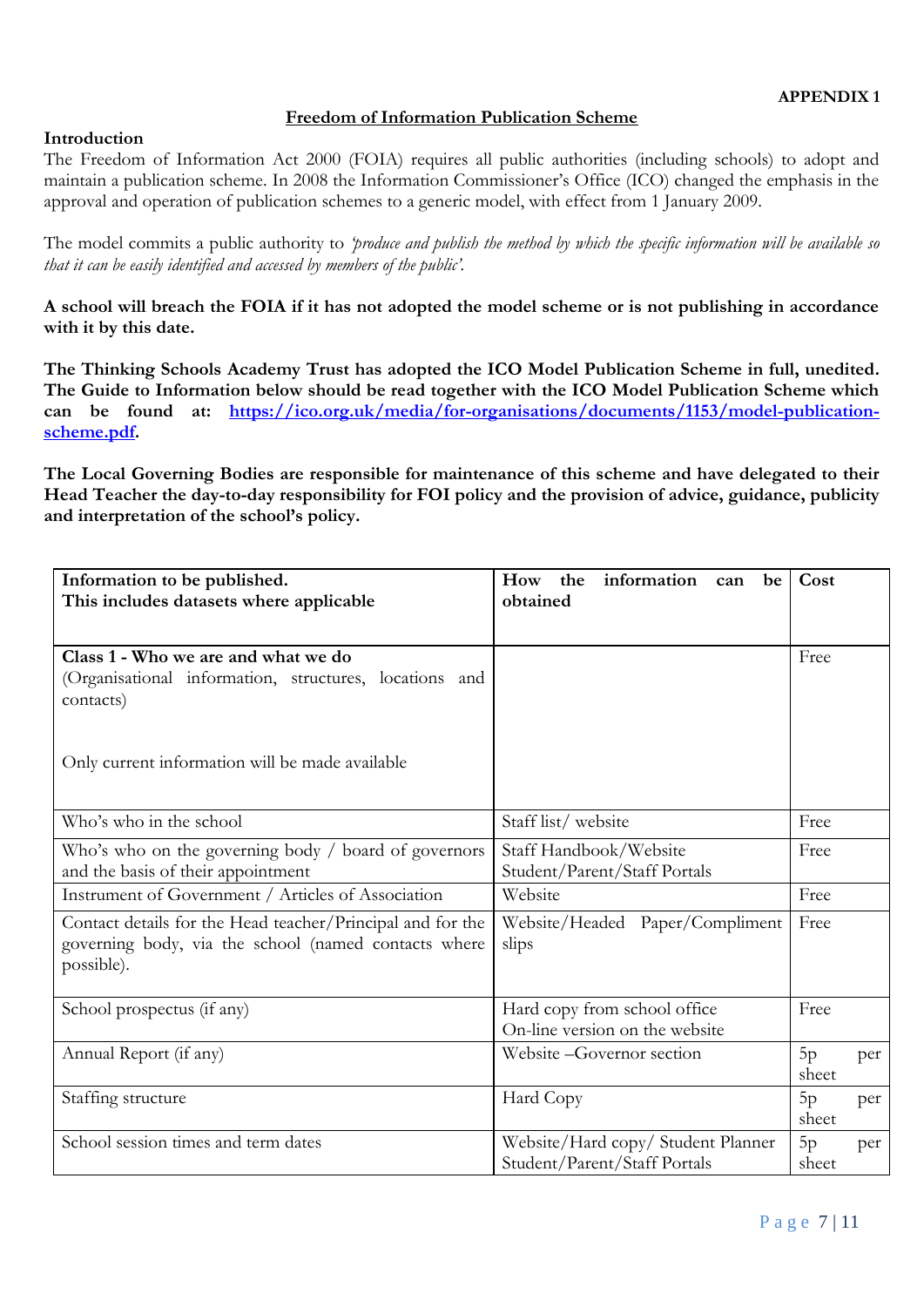| Address of school and contact details, including email<br>address.                                                                                                                                                                                            | Website/letter headed paper<br>Student/Parent/Staff Portals | Free        |     |
|---------------------------------------------------------------------------------------------------------------------------------------------------------------------------------------------------------------------------------------------------------------|-------------------------------------------------------------|-------------|-----|
| Class 2 – What we spend and how we spend it<br>(Financial information relating to projected and actual<br>income and expenditure, procurement, contracts and<br>financial audit)                                                                              | Trust                                                       |             |     |
| Information from the current and previous financial year<br>will be made available                                                                                                                                                                            |                                                             |             |     |
| <b>Trust Annual Accounts</b>                                                                                                                                                                                                                                  | Website/Hard Copy                                           | 5p<br>sheet | per |
| Annual budget plan and financial statements                                                                                                                                                                                                                   | Hard Copy                                                   | 5p<br>sheet | per |
| Capital funding                                                                                                                                                                                                                                               | Hard Copy                                                   | 5p<br>sheet | per |
| Financial audit reports                                                                                                                                                                                                                                       | Hard copy                                                   | 5p<br>sheet | per |
| Details of expenditure items over $f(2000 - \text{published at least})$<br>annually but at a more frequent quarterly or six-monthly<br>interval where practical.                                                                                              | Hard copy                                                   | 5p<br>sheet | per |
| Procurement and contracts the school has entered into, or<br>information relating to $/ a$ link to information held by an<br>organisation which has done so on its behalf (for example,<br>a local authority or diocese).                                     | Hard copy                                                   | 5p<br>sheet | per |
| Pay policy                                                                                                                                                                                                                                                    | Website/Hard Copy                                           | 5p<br>sheet | per |
| Staff allowances and expenses that can be incurred or<br>claimed, with totals paid to individual senior staff members<br>(Senior Leadership Team or equivalent, whose basic actual<br>salary is at least $f060,000$ per annum) by reference to<br>categories. | Hard copy                                                   | 5p<br>sheet | per |
| Staffing, pay and grading structure. As a minimum the pay<br>information should include salaries for senior staff (Senior<br>Leadership Team or equivalent as above) in bands of<br>$f110,000$ ; for more junior posts, by salary range.                      | Trust<br>Annual<br>Accounts<br>Website/Hard Copy            | 5p<br>sheet | per |
| Governors' allowances that can be incurred or claimed, and<br>a record of total payments made to individual governors.                                                                                                                                        | Hard Copy                                                   | 5p<br>sheet | per |
| Class 3 – What our priorities are and how we are doing<br>(Strategies and plans, performance indicators, audits,<br>inspections and reviews)                                                                                                                  | (hard copy or website)                                      | 5p<br>sheet | per |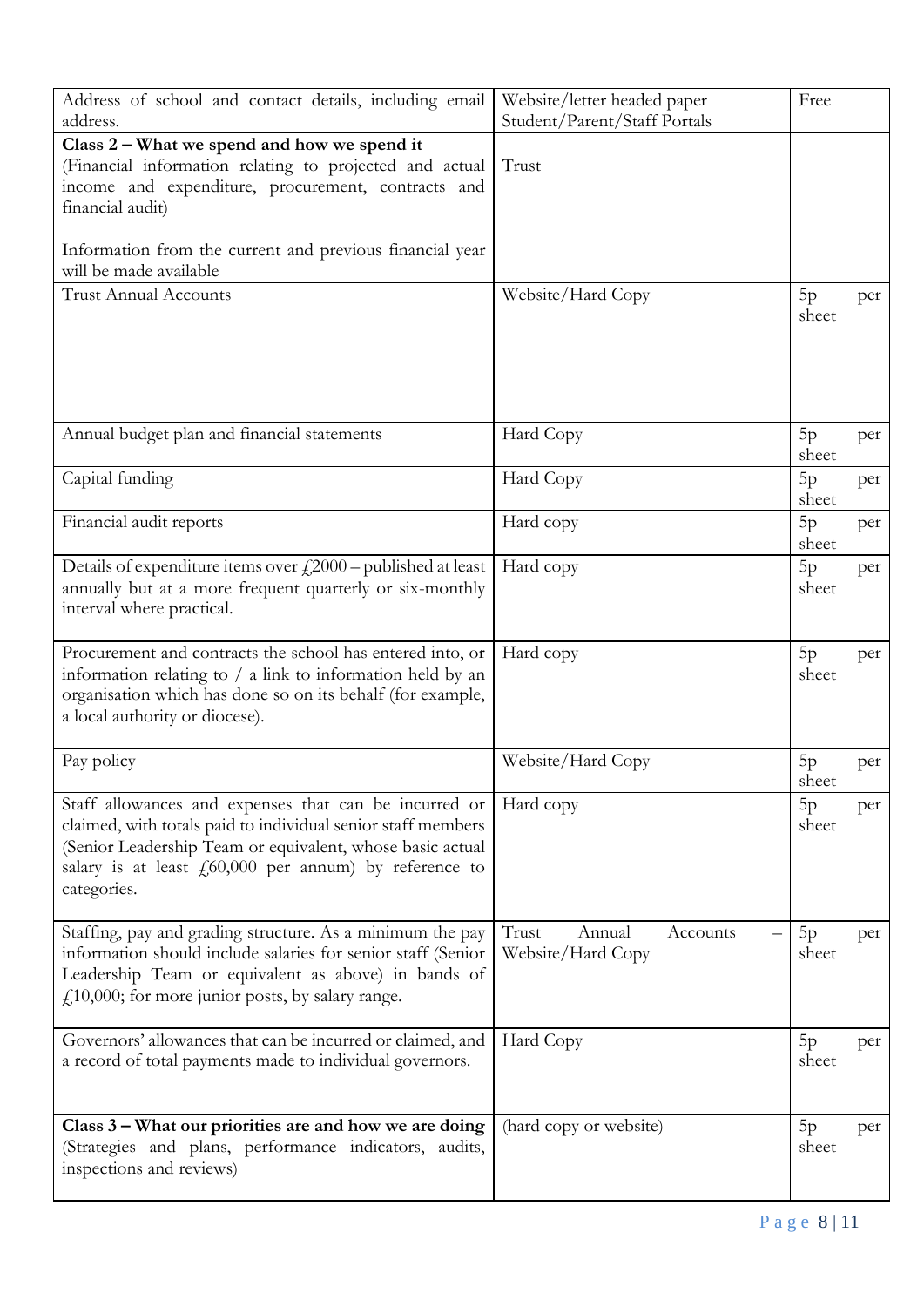| Current information will be made available                                                                                                                                                                                                      |                                                                                                          |             |                                                  |  |
|-------------------------------------------------------------------------------------------------------------------------------------------------------------------------------------------------------------------------------------------------|----------------------------------------------------------------------------------------------------------|-------------|--------------------------------------------------|--|
| School profile (if any)<br>And in all cases:<br>Performance data supplied to the English<br>Government, or a direct link to the data<br>The latest Ofsted / Estyn / Education and Training<br>Inspectorate report<br>- Summary<br>- Full report | Website                                                                                                  |             | Free<br>If<br>copies<br>required 5p<br>per sheet |  |
| Performance management policy and procedures adopted<br>by the governing body.                                                                                                                                                                  | Website/Hard copy<br>5p<br>sheet                                                                         |             | per                                              |  |
| Performance data or a direct link to it                                                                                                                                                                                                         | Website/Prospectus<br>Free                                                                               |             |                                                  |  |
| The school's future plans; for example, proposals for and<br>any consultation on the future of the school, such as a<br>change in status                                                                                                        | 3 yr plan – hard copy<br>Website<br>Student/Parent/Staff Portals                                         |             | per                                              |  |
| Safeguarding and child protection policies and procedures,<br>including                                                                                                                                                                         | Website<br>Student/Parent/Staff Portals                                                                  |             |                                                  |  |
| Class 4 – How we make decisions<br>(Decision making processes and records of decisions)<br>Current and previous three years as a minimum                                                                                                        | (hard copy or website)<br>5p<br>sheet                                                                    |             | per                                              |  |
| Admissions policy/decisions (not individual admission<br>decisions) – where applicable                                                                                                                                                          | Hard copy/website                                                                                        |             | per                                              |  |
| Agendas and minutes of meetings of the governing body<br>and its committees. (NB this will exclude information that<br>is properly regarded as private to the meetings).                                                                        | Hard copy/website                                                                                        | 5p<br>sheet | per                                              |  |
| Class $5 -$ Our policies and procedures<br>(Current written protocols, policies and procedures for<br>delivering our services and responsibilities)<br>Current information will be made available only.                                         | Hard copy/website                                                                                        | Free        |                                                  |  |
| School policies                                                                                                                                                                                                                                 |                                                                                                          |             |                                                  |  |
| Records management and personal data policies                                                                                                                                                                                                   | Hard Copy                                                                                                | 5p<br>sheet | per                                              |  |
| Charging regimes and policies                                                                                                                                                                                                                   | Website/Hard Copy<br>See Charging and remissions policy                                                  | 5p<br>sheet | per                                              |  |
| Class 6 – Lists and Registers<br>Currently maintained lists and registers will be made<br>available only (this does not include the attendance<br>register).                                                                                    | (hard<br>website;<br>copy<br>$_{\rm{or}}$<br>some<br>information may only be available by<br>inspection) | 5p<br>sheet | per                                              |  |
| Curriculum circulars and statutory instruments                                                                                                                                                                                                  | Website                                                                                                  | Free        |                                                  |  |
| Disclosure logs                                                                                                                                                                                                                                 | Unnamed statement                                                                                        | 5p<br>sheet | per                                              |  |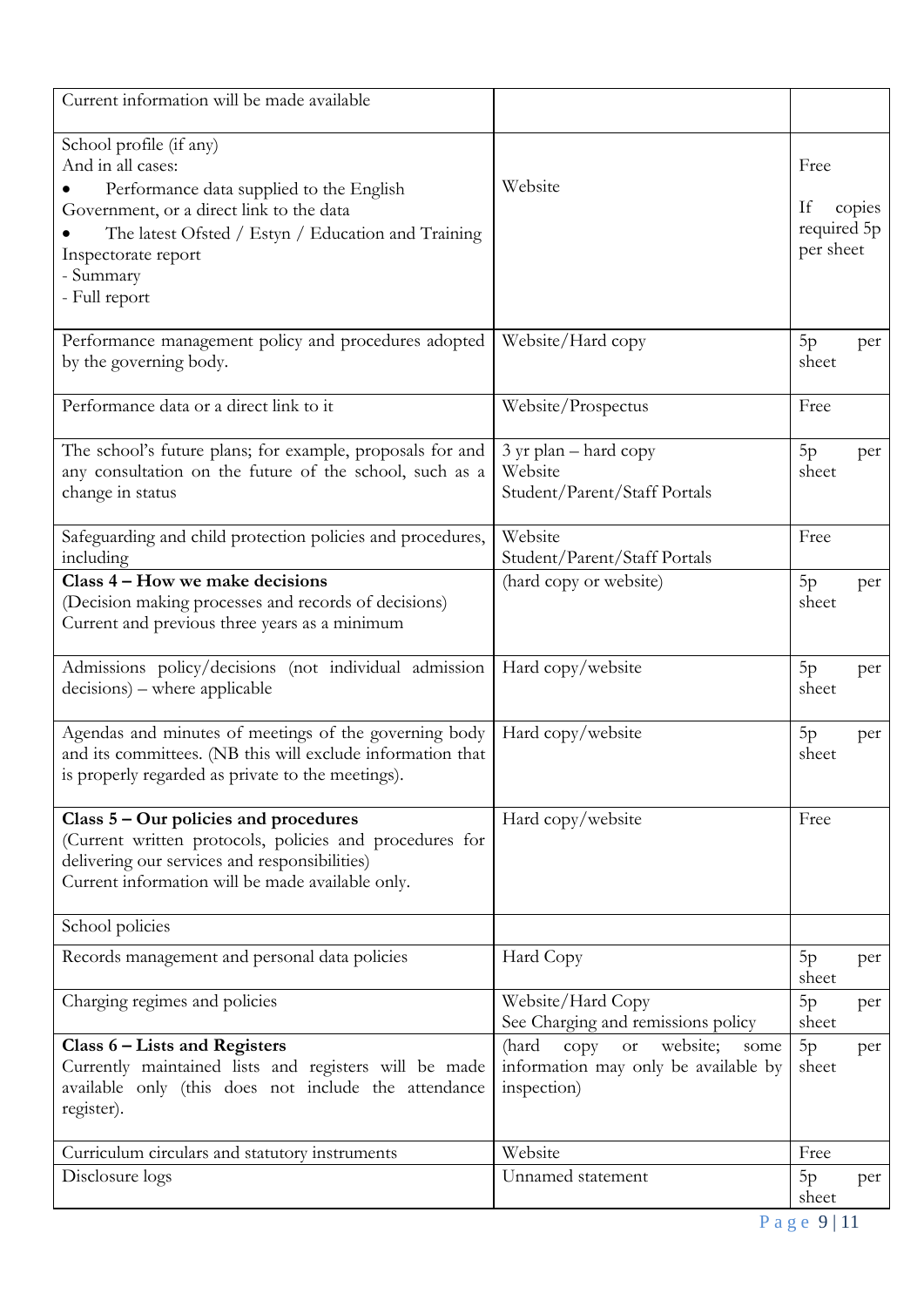| Asset register                                                | Viewing only                                   | Free |
|---------------------------------------------------------------|------------------------------------------------|------|
| Any information the school is currently legally required to   | Website                                        | Free |
| hold in publicly available registers                          |                                                |      |
| (This does not include the attendance registers)              |                                                |      |
| Class $7 -$ The services we offer                             | website;<br>(hard<br>copy<br><b>or</b><br>some | Free |
| (Information about the services we offer, including leaflets, | information may only be available by           |      |
| guidance and newsletters produced for the public and          | inspection)                                    |      |
| businesses)                                                   |                                                |      |
| Current information will be made available only               |                                                |      |
| Extra-curricular activities                                   | Website                                        | Free |
|                                                               | Student/Parent/Staff Portals                   |      |
| Out of school clubs                                           | Website                                        | Free |
|                                                               | Student/Parent/Staff Portals                   |      |
| Services for which the school is entitled to recover a fee,   | Website                                        | Free |
| together with those fees                                      |                                                |      |
| School publications, leaflets, books and newsletters          | Website                                        | Free |
|                                                               | Student/Parent/Staff Portals                   |      |
| <b>Additional Information</b>                                 |                                                |      |
| This will provide schools with the opportunity to publish     |                                                |      |
| information that is not itemised in the lists above           |                                                |      |
|                                                               |                                                |      |

#### **HOW TO REQUEST INFORMATION**

You can request a copy of the information you want from the contact details in Appendix 2

If the information you are looking for is not available via our publication scheme and is not on our website, you may still ask if we have it. Please contact the school in writing, by email, fax or letter. Please state that this is a Freedom of Information Request

#### **PAYING FOR INFORMATION**

Information published on our website is free, (apart from any connection costs payable to your internet service provider). If you do not have Internet access, you can access our website using a local library or an Internet café.

Single printed copies of information covered by this publication are provided free unless stated otherwise. If your request means that we have to do a lot of photocopying or printing, or pay a large postage charge, or is for a priced item such as some printed publications or DVDs we will let you know the cost before fulfilling your request. **SCHEDULE OF CHARGES**

#### This describes how the charges set out in the Guide to Information above have been arrived at.

| <b>TYPE</b><br>OF<br><b>CHARGE</b> | <b>DESCRIPTION</b>                                          | <b>BASIS OF CHARGE</b>                                      |
|------------------------------------|-------------------------------------------------------------|-------------------------------------------------------------|
| Disbursement cost                  | Photocopying/printing $\omega$ 5p per sheet (black & white) | Actual cost 5p                                              |
|                                    | Photocopying/printing $\omega$ 8p per sheet (colour)        | Actual cost 8p                                              |
|                                    |                                                             |                                                             |
|                                    | Postage                                                     | Actual cost of Royal Mail<br>standard 2 <sup>nd</sup> class |
|                                    |                                                             |                                                             |